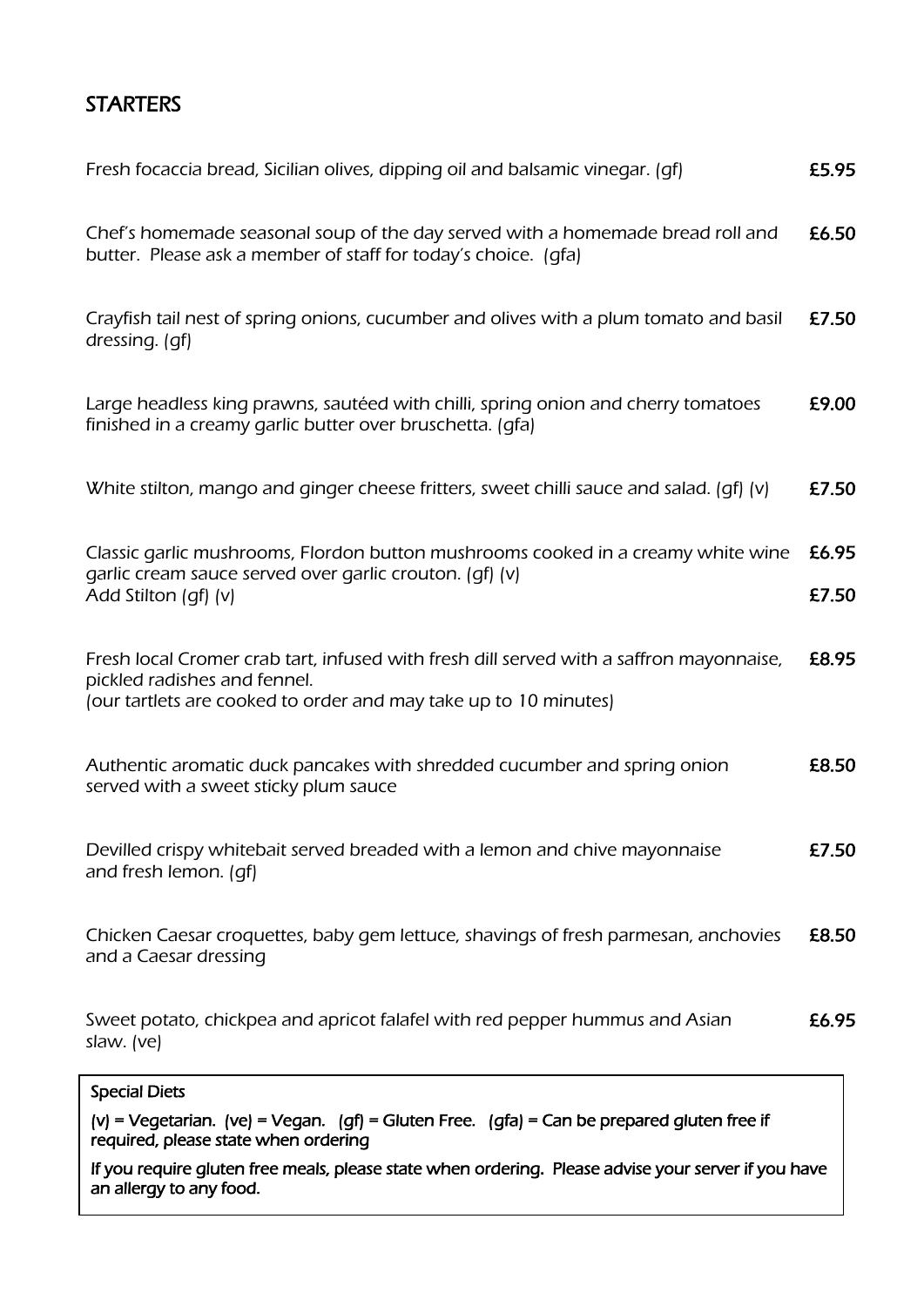### MAIN COURSES

All our main courses are served with a choice of potatoes; either new, dauphinoise, mash or chunky chips and a selection of seasonal vegetables or mixed salad unless otherwise stated.

Pan roasted chicken supreme, dauphinoise potatoes and French beans served with £15.95 a wild mushroom, thyme and white truffle oil sauce. (gf)

Prime rump of British lamb, roasted until pink, served on crusted potatoes, feta **£18.95** cheese, mint and red onion with a Greek classic kleftiko sauce. (gf)

Cider braised pork belly, classic chefs bubble and squeak served with redcurrant **E15.95** braised red cabbage and a cider and apple jus. (gf)

Classic pork tenderloin stroganoff, tossed with shallots, wild mushrooms and baby  $\epsilon$ 15.95 spinach in a brandy cream served with a timbale of rice.

Chef's Italian lasagne made to perfection and glazed with cheese served with either £14.95 garlic bread or chips and either peas, vegetables or salad.

| The Crown's famous steak and kidney suet pudding. Prime cuts of steak and lamb's £16.95 |        |
|-----------------------------------------------------------------------------------------|--------|
| kidney cooked in a rich red wine gravy. "His"                                           |        |
| A smaller pudding is available. "Hers"                                                  | £14.95 |

Beer battered fish of the day and chips served with your choice of minted mushy  $\pm 14.50$ peas or fresh peas. (gfa)

Headless king prawns and kiln smoked salmon bound in a rich tomato, £15.95 mascarpone, baby leaf spinach and dill infused sauce with fresh tagliatelle and parmesan shavings. (gfa)

Pan fried fillet of seabass, presented on a spinach, pea, smoked salmon and **£16.50** Parmesan risotto. (gf)

Wholetail Whitby breaded scampi served with chips, and peas or salad. **Ellect E13.95** 

#### Special Diets

(v) = Vegetarian. (ve) = Vegan. (gf) = Gluten Free. (gfa) = Can be prepared gluten free if required, please state when ordering

If you require gluten free meals, please state when ordering. Please advise your server if you have an allergy to any food.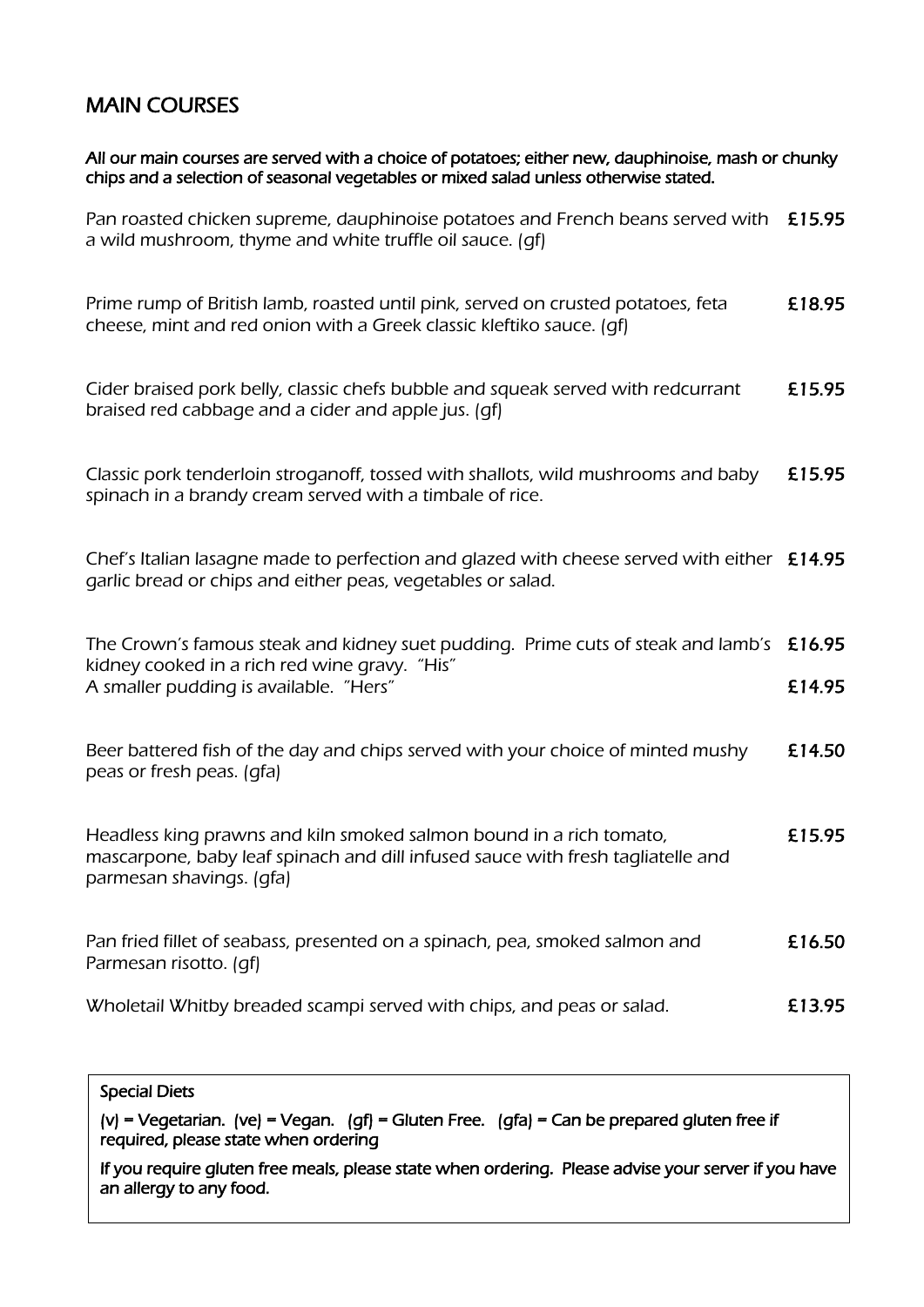## From the chargrill ….

Spicy salt and pepper chicken skewers, griddled marinated breast of chicken skewers £15.95 served suspended over skinny fries, salad, coleslaw and warm pitta bread.

Banningham classic burger. Clark's prime steak burger in a brioche bun with burger £14.95 sauce, salad and pickle served with skinny fries and onion rings.

Add bacon, Monterey Jack, mushrooms or egg at £1.95 each or double stack your burger for an extra £4

| 10oz Clarkes gammon steak. Waveney smoked gammon steak served with a basil<br>and garlic baked tomato, local field mushrooms, onion rings, chips, peas and either<br>a fried egg or slice of pineapple. (gfa) | £15.50         |
|---------------------------------------------------------------------------------------------------------------------------------------------------------------------------------------------------------------|----------------|
| 8oz Clarke's sirloin steak served with a basil and garlic baked tomato, local field<br>mushrooms, fried onions, chips and watercress. (qf)                                                                    | £22.95         |
| 10oz Clarke's rump steak served with a basil and garlic baked tomato, local field<br>mushrooms, fried onion, chips and watercress. (qf)                                                                       | £19.95         |
| Selection of steak sauces.<br>Peppercorn, red wine and blue cheese, or creamy garlic butter. (qf)<br>Add a surf and turf garlic buttered king prawns. (gf)                                                    | £3.50<br>£5.95 |
| $V$ is for                                                                                                                                                                                                    |                |
| Banningham Bad Boy cheeseburger. All the lushness of our cheeseburger<br>but vegetarian. (v)                                                                                                                  | £14.95         |
| Wild mushroom, spinach, pea and feta risotto finished with parsnip crisps and<br>pea shoots. (ve) (qf)                                                                                                        | £14.95         |
| Halloumi, chickpea and mango tikka masala with a timbale of basmati rice. (ve) (gf)                                                                                                                           | £14.95         |
| Roasted Mediterranean vegetable and lentil lasagne served with your choice of<br>chips and peas or salad and garlic croutes. (ve) (gf)                                                                        | £14.95         |
| <b>SALADS</b>                                                                                                                                                                                                 |                |
| Chicken Caesar salad, chargrilled breast of chicken, cos lettuce, anchovies, crisp<br>smoked bacon and garlic croutes, classic Caesar dressing and warm new potatoes. (gf)                                    | £14.95         |
| Kiln smoked salmon and crayfish tail salad, smoked applewood cheese, warm<br>buttered new potatoes dressed with a lemon and chive dressing. (qf)                                                              | £15.95         |
| Flat iron steak cooked medium/rare with crumbled blue cheese, crispy bacon and<br>garlic croutes all served over salad. (gfa)                                                                                 | £15.50         |

Watermelon, avocado and feta salad with croutons. **Elections** 614.95